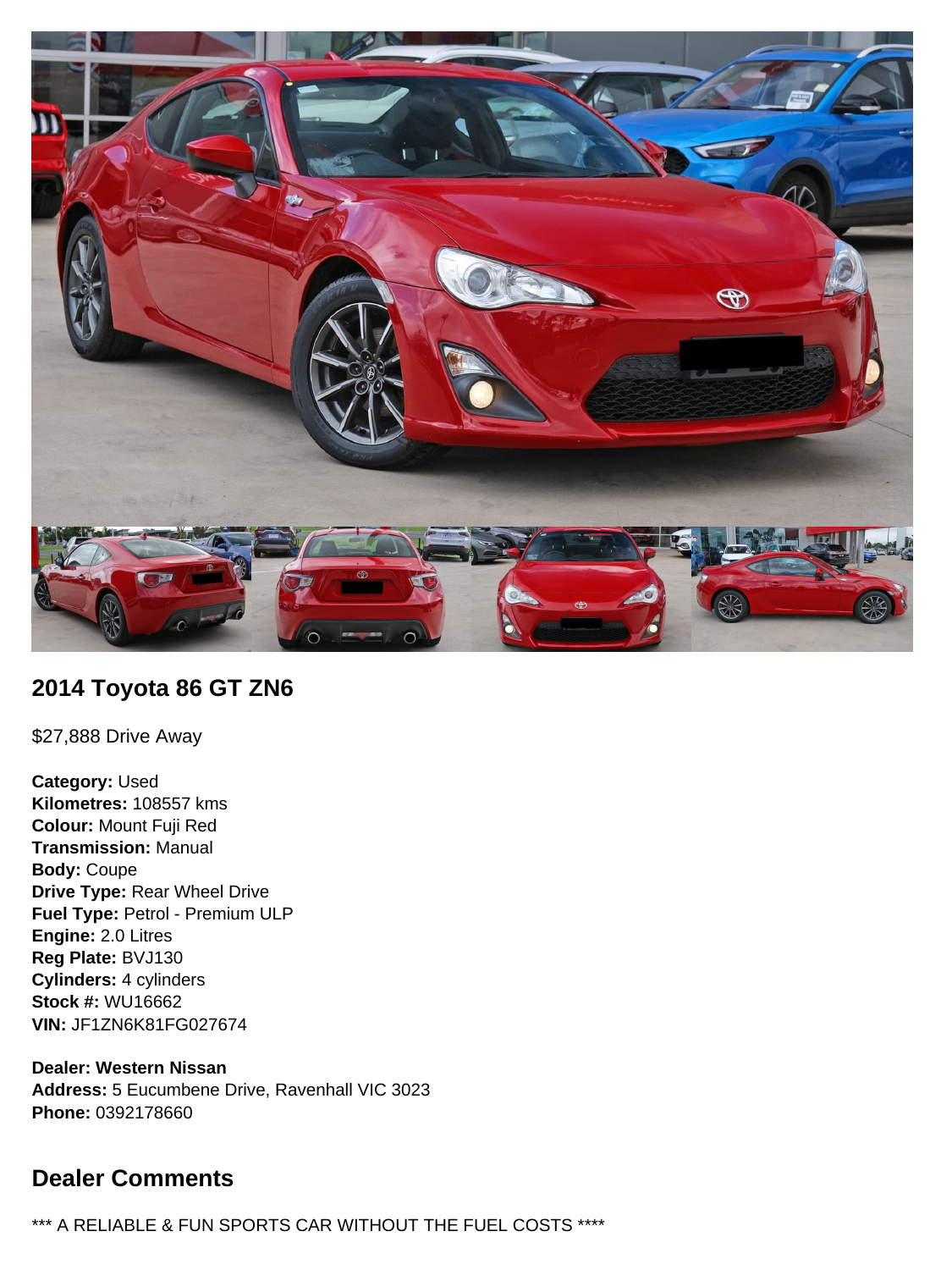\*\*\* FUN AND SPORTY \*\*\*

FIRST TO SEE THIS AMAZING PRESNTATION OF THE 86 WILL BUY TRAVEL THE GREAT OCEAN ROAD GET UP THROUGH THE HILLS OF THE DANDENONGS THIS CAR WILL SURE IMPRESS.... EXCELLENT CONDITION, LOW KMS 1 OWNER

THIS VEHICLE COMES WITH

- \* SAT NAV
- \* CRUISE CONTROL
- \* 6 SPEED MANUAL
- \* SPORTS SEATING

WE ARE A 4 X AWARD WINNING NISSAN DEALERSHIP LOCATED 25MIN NORTH WEST OF THE CBD ON THE HWY

We are NOW OPEN for test drives and vehicle inspections, make your appointment now. LOOK, SEE, TEST DRIVE and Buy with confidence and safety, we are also a "CLICK and COLLECT' Licenced Company that offers FREE Transport delivery to your door anywhere in Melbourne. We still offer easy contactless methods for vehicle purchases, trade-ins and on-line free finance score and repayment obligation free. Great prices and deals at our Dealership or deal direct with on-line sales. All cars come with the VACC Guarantee for title, and a Road Worthy Certificate including oil and filter replacement. Contact us now...

\* If the price does not contain the notation that it is "Drive Away No More to Pay", the price may not include additional costs, such as stamp duty and other government charges. Please confirm price and features with the seller of the vehicle.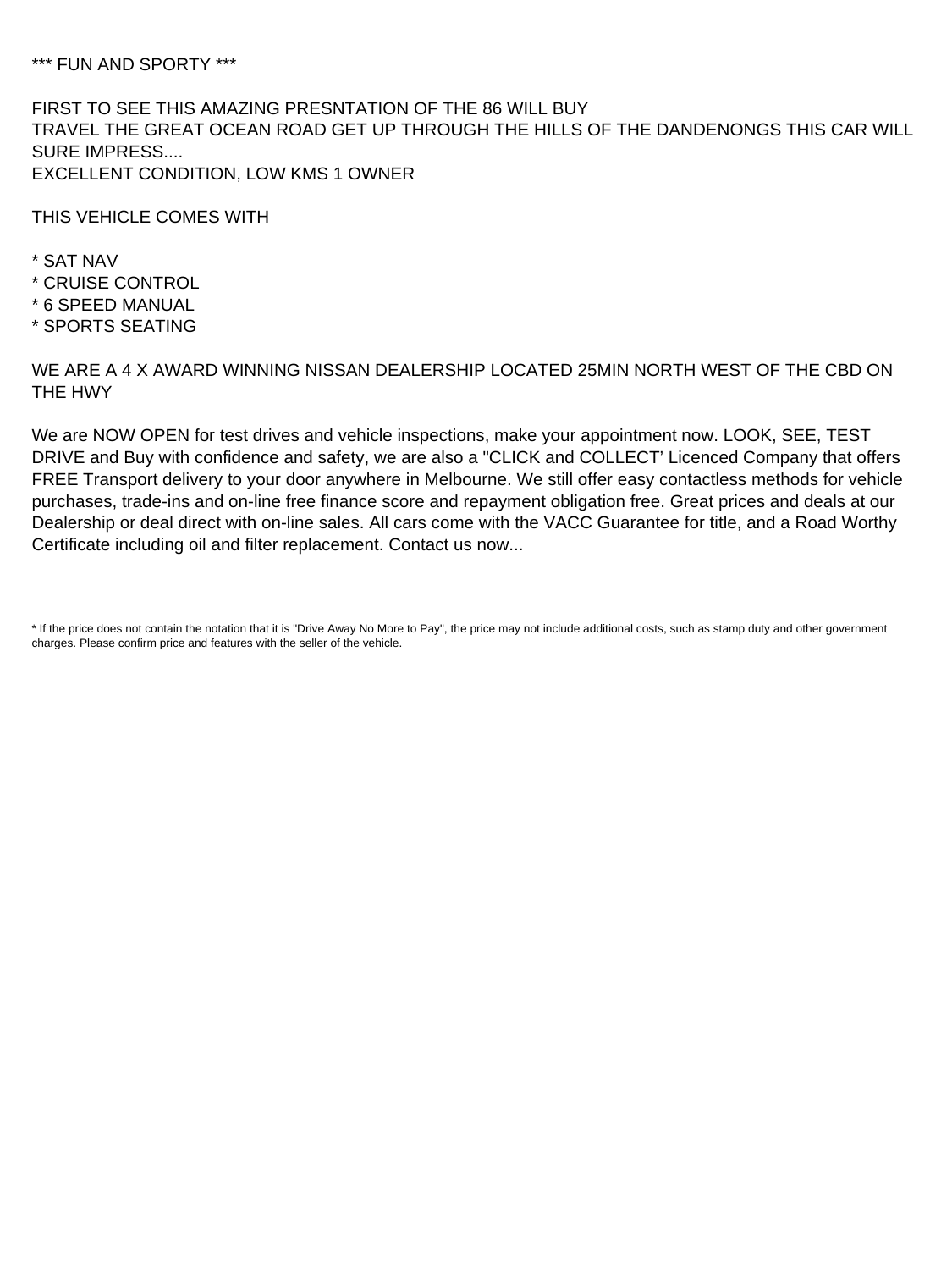# **Features and Specifications**

#### **Audio, Visual & Communication**

Audio - Aux Input Socket (MP3/CD/Cassette) Audio - Aux Input USB Socket Audio - Input for iPod Audio - MP3 Decoder Bluetooth System **6 Speaker Stereo** 6 Speaker Stereo CD Player **Multi-function Control Screen** Multi-function Control Screen

#### **Instruments & Controls**

#### **Interior**

Metallic Finish Interior Inserts Trim - Cloth

#### **Lights & Windows**

Daytime Running Lamps Fog Lamp/s - Rear Tail Lamps - LED

### **Safety & Security**

Airbags - Head for 2nd Row Seats Airbags - Side for 1st Row Occupants (Front) Brake Assist Central Locking - Remote/Keyless Control - Electronic Stability Control - Traction ABS (Antilock Brakes) EBD (Electronic Brake Force Distribution) Engine Immobiliser Seatbelt - Load Limiters 1st Row (Front) Airbag - Driver Seatbelt - Pretensioners 1st Row (Front) Seatbelts - Lap/Sash for 4 seats Airbag - Knee Driver Airbag - Passenger Airbags - Head for 1st Row Seats (Front)

#### **Seating**

Headrests - Adjustable 1st Row (Front) Seat - Height Adjustable Driver Seats - 2nd Row (Rear) Flat Folding Sports Seats - 1st Row (Front)

### **Steering**

Adjustable Steering Col. - Tilt & Reach Power Steering - Electric Assist Steering Wheel - Sports

### **Body**

Exhaust - Stainless Steel Dual System

Tacho **Trip Computer** Trip Computer

Leather Gear Knob Leather Steering Wheel

Fog Lamps - Front **Intermittent Wipers** - Variable Power Windows - Front only **Rear View Mirror - Manual Anti-Glare**